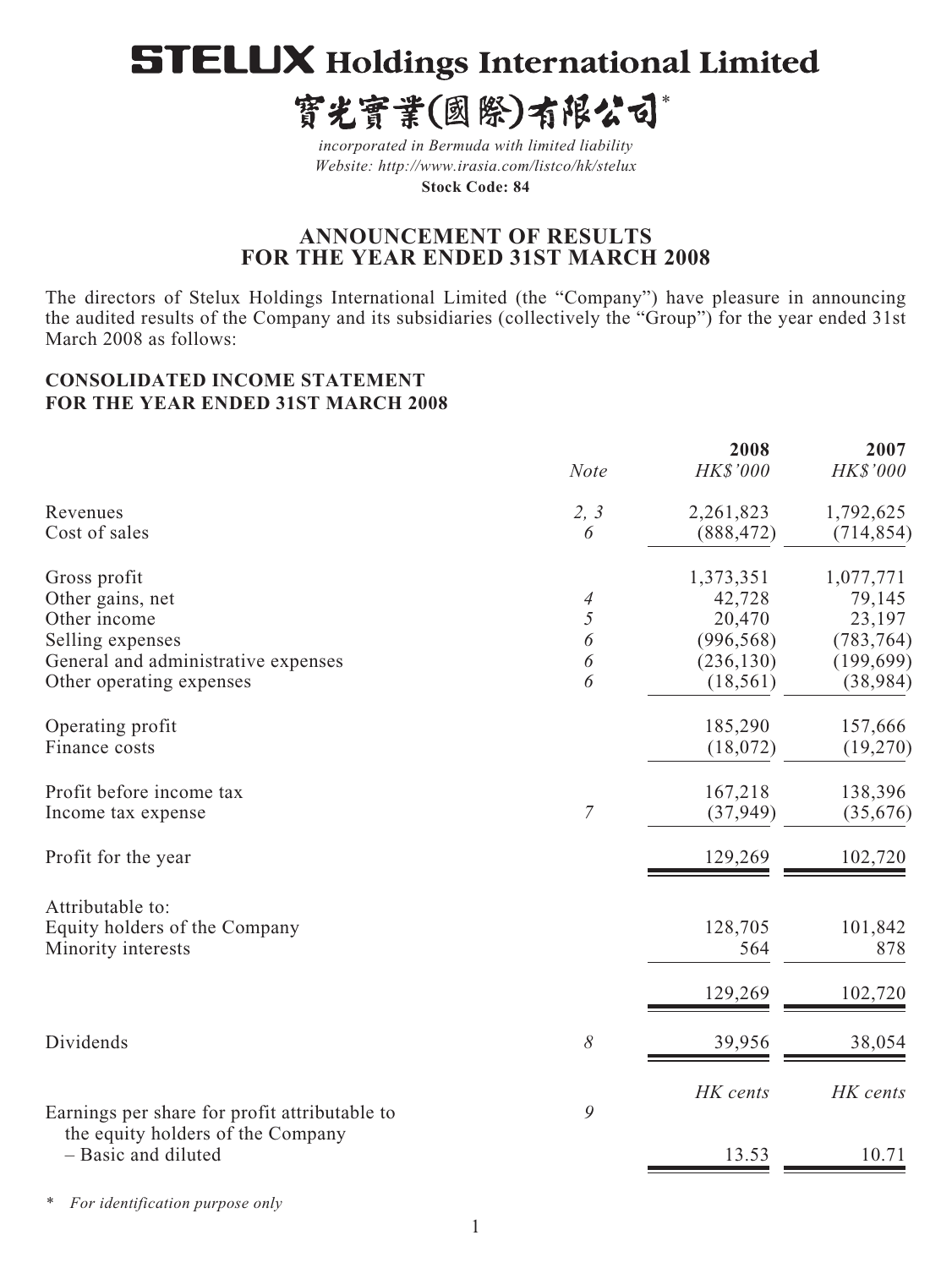## **CONSOLIDATED BALANCE SHEET AS AT 31ST MARCH 2008**

|                                     | <b>Note</b> | 2008<br>HK\$'000 | 2007<br>HK\$'000 |
|-------------------------------------|-------------|------------------|------------------|
| <b>ASSETS</b>                       |             |                  |                  |
| Non-current assets                  |             |                  |                  |
| Property, plant and equipment       |             | 228,328          | 192,209          |
| Investment property                 |             | 2,100            | 1,300            |
| Prepayment of lease premium         |             | 205,489          | 152,974          |
| Intangible assets                   |             | 24,884           | 23,027           |
| Deferred tax assets                 |             | 36,831           | 21,092           |
| Available-for-sale financial assets |             | 17,158           | 13,252           |
|                                     |             | 514,790          | 403,854          |
| Current assets                      |             |                  |                  |
| <b>Stocks</b>                       |             | 741,391          | 518,284          |
| Debtors and prepayments             | 10          | 406,247          | 376,607          |
| Bank balances and cash              |             | 166,567          | 105,103          |
|                                     |             | 1,314,205        | 999,994          |
| Non-current assets held for sale    |             |                  | 32,473           |
|                                     |             | 1,314,205        | 1,032,467        |
| Total assets                        |             | 1,828,995        | 1,436,321        |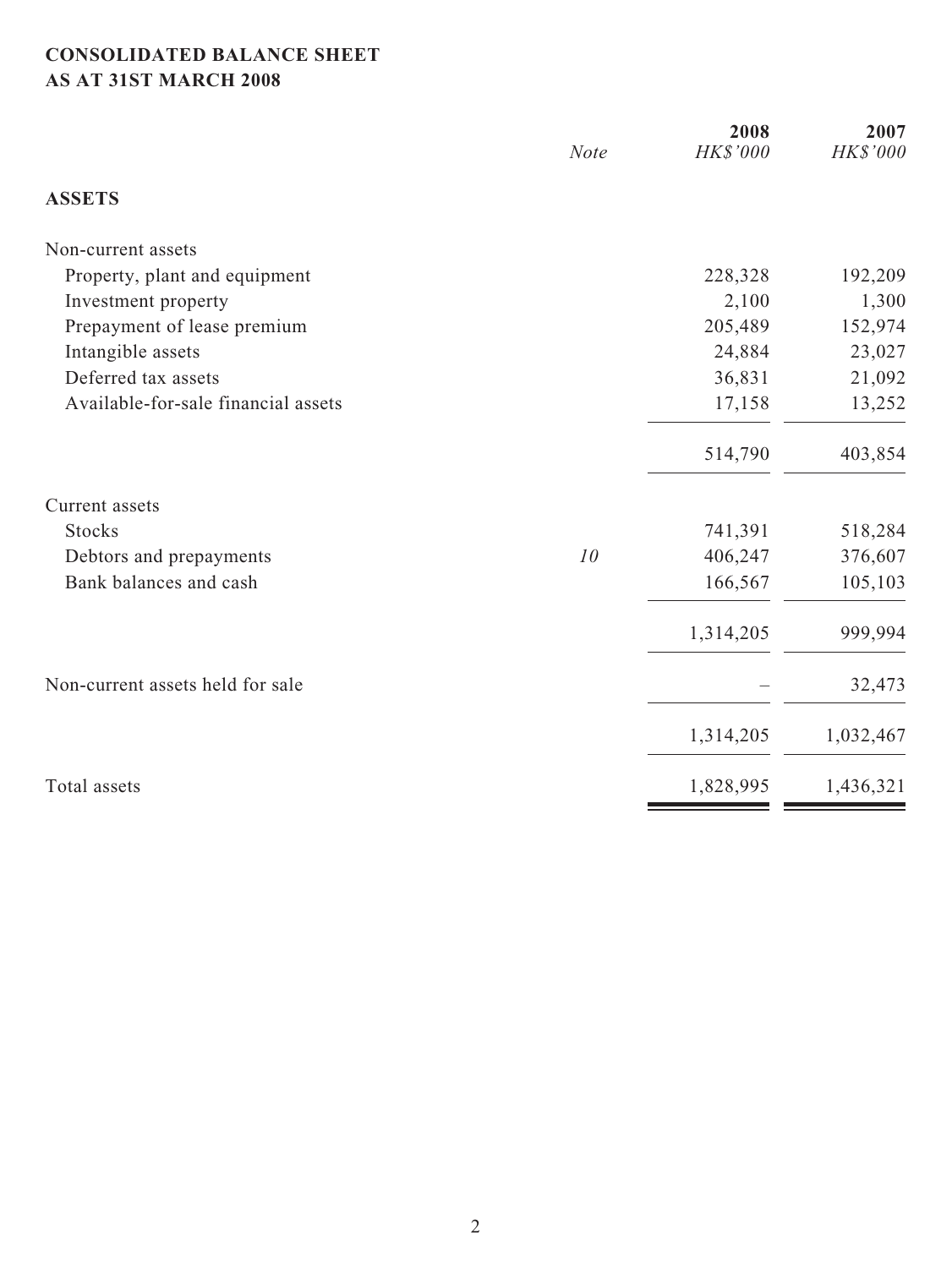# **CONSOLIDATED BALANCE SHEET (CONTINUED)**

|                                       | <b>Note</b> | 2008<br>HK\$'000 | 2007<br>HK\$'000 |
|---------------------------------------|-------------|------------------|------------------|
| <b>EQUITY</b>                         |             |                  |                  |
| Capital and reserves attributable to  |             |                  |                  |
| the equity holders of the Company     |             |                  |                  |
| Share capital                         |             | 95,134           | 95,134           |
| Reserves                              |             | 747,616          | 642,547          |
| Shareholders' funds                   |             | 842,750          | 737,681          |
| Minority interests                    |             | 4,751            | 4,587            |
| Total equity                          |             | 847,501          | 742,268          |
| <b>LIABILITIES</b>                    |             |                  |                  |
| Non-current liabilities               |             |                  |                  |
| Deferred tax liabilities              |             | 1,456            | 2,825            |
| Borrowings                            |             | 144,952          | 71,223           |
|                                       |             | 146,408          | 74,048           |
| <b>Current liabilities</b>            |             |                  |                  |
| Creditors and accruals                | 11          | 476,667          | 321,195          |
| Income tax payable                    |             | 32,979           | 33,382           |
| <b>Borrowings</b>                     |             | 325,440          | 265,428          |
|                                       |             | 835,086          | 620,005          |
| <b>Total liabilities</b>              |             | 981,494          | 694,053          |
| Total equity and liabilities          |             | 1,828,995        | 1,436,321        |
| Net current assets                    |             | 479,119          | 412,462          |
| Total assets less current liabilities |             | 993,909          | 816,316          |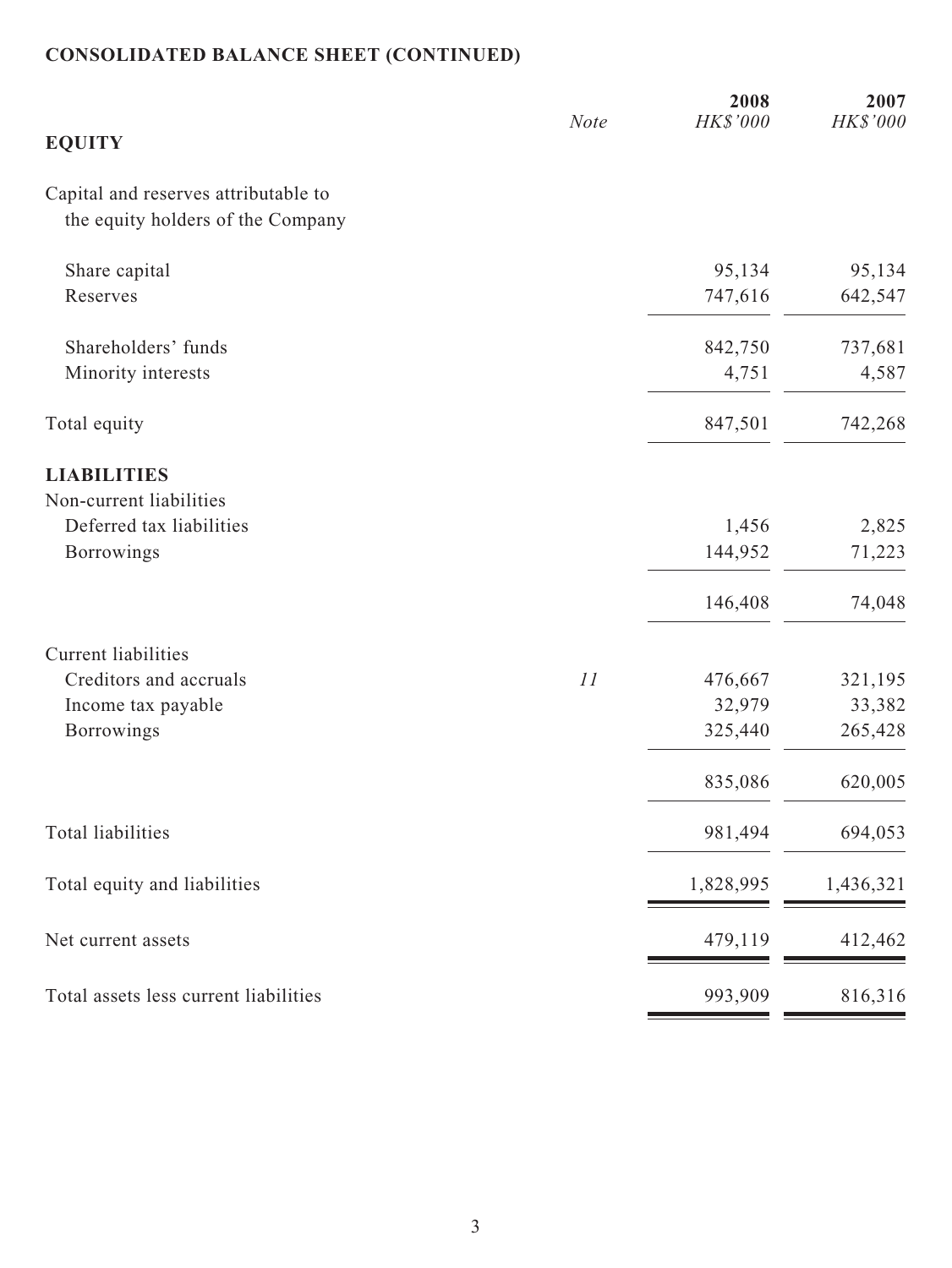*Notes:–*

#### **1. Basis of preparation**

The consolidated financial statements of the Group have been prepared in accordance with Hong Kong Financial Reporting Standards ("HKFRS"). The consolidated financial statements have been prepared under the historical cost convention, as modified by the revaluation of available-for-sale financial assets and investment property.

The preparation of financial statements in conformity with HKFRS requires the use of certain critical accounting estimates. It also requires management to exercise its judgement in the process of applying the Group's accounting policies.

#### *Adoption of standards, amendments to standards and interpretations*

In 2008, the Group adopted the following standards, amendments to standards and interpretations of HKFRS issued by the Hong Kong Institute of Certified Public Accountants, which have become effective for accounting periods beginning on or after 1st April 2007 and are relevant to its operations:

- HK(IFRIC)-Int 8, 'Scope of HKFRS 2', requires consideration of transactions involving the issuance of equity instruments, where the identifiable consideration received is less than the fair value of the equity instruments issued to establish whether or not they fall within the scope of HKFRS 2. The adoption of this interpretation did not have material impact on the Group's financial statements.
- HK(IFRIC)-Int 10, 'Interim Financial Reporting and Impairment', prohibits the impairment losses recognised in an interim period on goodwill, investments in equity instruments and investments in financial assets carried at cost to be reversed at a subsequent balance sheet date. The application of the interpretation did not have a significant impact on the Group's financial statements.
- HKFRS 7, 'Financial Instruments: Disclosures', and the complementary Amendment to HKAS 1, 'Presentation of Financial Statements – Capital Disclosures', introduces new disclosures relating to financial instruments and capital management. The adoption of the new Standard and amendment to Standard did not have any significant impact on the classification and valuation of the Group's financial statements.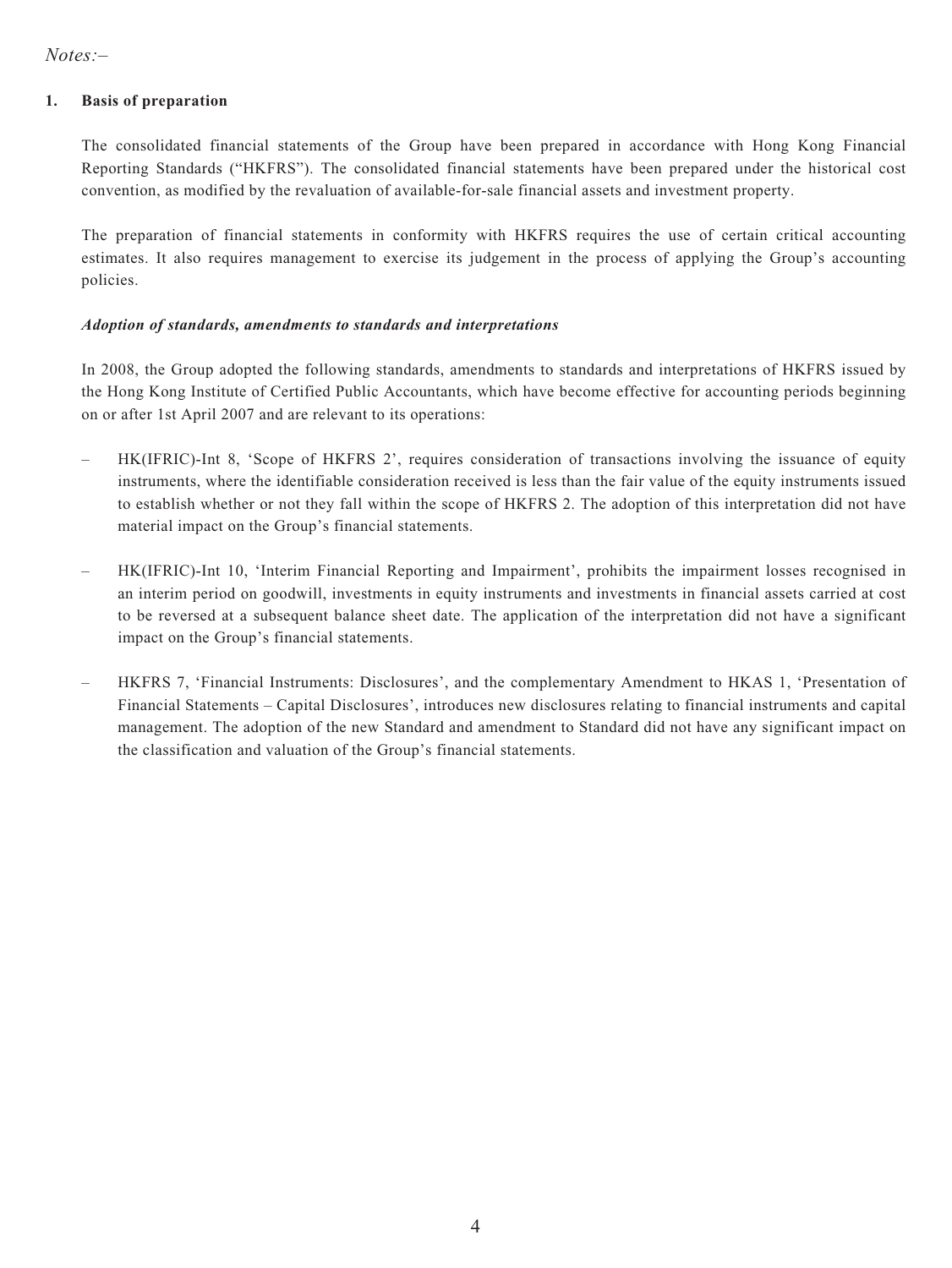## **2. Segment information**

*Primary reporting format – business segments*

|                                                 | For the year ended 31st March 2008 |                            |           |                          |
|-------------------------------------------------|------------------------------------|----------------------------|-----------|--------------------------|
|                                                 | <b>Retail and trading</b>          |                            | Property  | Group                    |
|                                                 | Watch<br>$H K\$$ '000              | <b>Optical</b><br>HK\$'000 | HK\$'000  | <b>Total</b><br>HK\$'000 |
| Revenues                                        |                                    |                            |           |                          |
| Gross segment                                   | 1,500,871                          | 760,700                    | 11,330    | 2,272,901                |
| Inter-segment                                   |                                    |                            | (11,078)  | (11,078)                 |
|                                                 | 1,500,871                          | 760,700                    | 252       | 2,261,823                |
| Segment results                                 | 145,915                            | 56,975                     | 16,721    | 219,611                  |
| Unallocated income                              |                                    |                            |           | 2,877                    |
| Net corporate expenses                          |                                    |                            |           | (37, 198)                |
| Operating profit                                |                                    |                            |           | 185,290                  |
| Finance costs                                   |                                    |                            |           | (18,072)                 |
| Profit before income tax                        |                                    |                            |           | 167,218                  |
| Income tax expense                              |                                    |                            |           | (37, 949)                |
| Profit for the year                             |                                    |                            |           | 129,269                  |
| Capital expenditure                             | (68, 780)                          | (48, 331)                  | (64, 325) |                          |
| Depreciation                                    | (44, 683)                          | (28, 598)                  | (37)      |                          |
| Amortisation of prepayment of lease premium     | (3,607)                            | (3,053)                    | (3,081)   |                          |
| Fair value gains of investment property         |                                    |                            | 800       |                          |
| (Loss)/gain on disposal of property,            |                                    |                            |           |                          |
| plant and equipment                             | (552)                              | (703)                      | 2,419     |                          |
| Provision for stocks                            | (10, 342)                          | (3,739)                    |           |                          |
| Impairment of debtors and bad debts written off | (2,095)                            | (249)                      |           |                          |
| Reversal of bad debts provision                 | 182                                |                            | 17,498    |                          |

|                         |                           | As at 31st March 2008 |                 |              |
|-------------------------|---------------------------|-----------------------|-----------------|--------------|
|                         | <b>Retail and trading</b> |                       | <b>Property</b> | Group        |
|                         | Watch                     | Optical               |                 | <b>Total</b> |
|                         | <b>HK\$'000</b>           | <b>HKS'000</b>        | <b>HK\$'000</b> | HK\$'000     |
| Segment assets          | 1,132,863                 | 329,069               | 145,238         | 1,607,170    |
| Unallocated assets      |                           |                       |                 | 221,825      |
| Total assets            |                           |                       |                 | 1,828,995    |
| Segment liabilities     | 318,271                   | 135,488               | 4,817           | 458,576      |
| Unallocated liabilities |                           |                       |                 | 522,918      |
| Total liabilities       |                           |                       |                 | 981,494      |
|                         |                           |                       |                 |              |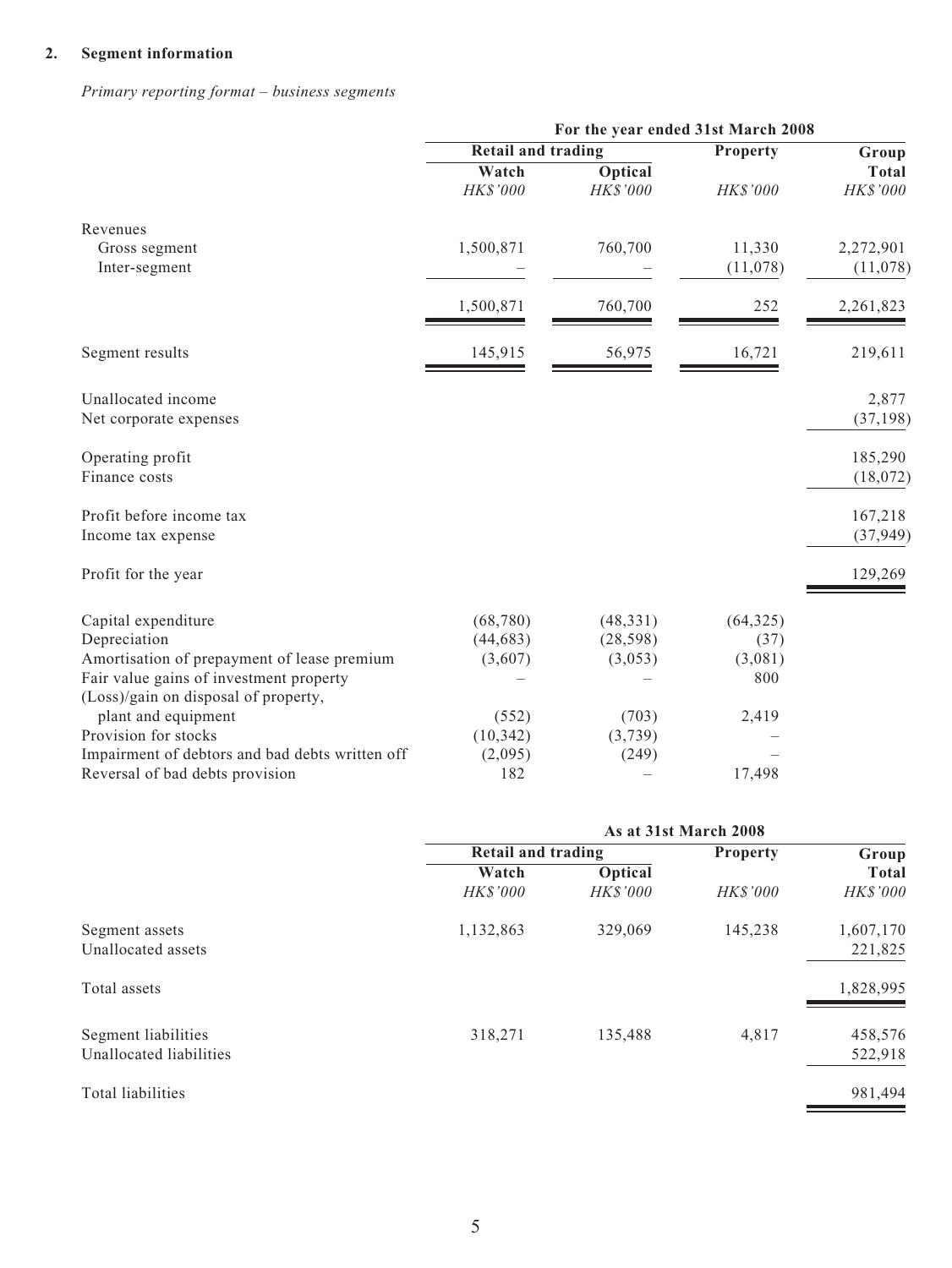## **2. Segment information (continued)**

*Primary reporting format – business segments (continued)*

|                                                                                    |                           | For the year ended 31st March 2007           |                  |                          |
|------------------------------------------------------------------------------------|---------------------------|----------------------------------------------|------------------|--------------------------|
|                                                                                    |                           | <b>Retail and trading</b><br><b>Property</b> |                  | Group                    |
|                                                                                    | Watch<br>HK\$'000         | <b>Optical</b><br>HK\$'000                   | HK\$'000         | <b>Total</b><br>HK\$'000 |
| Revenues                                                                           |                           |                                              |                  |                          |
| Gross segment<br>Inter-segment                                                     | 1,177,418                 | 613,846                                      | 8,159<br>(6,798) | 1,799,423<br>(6,798)     |
|                                                                                    | 1,177,418                 | 613,846                                      | 1,361            | 1,792,625                |
| Segment results                                                                    | 92,987                    | 54,250                                       | 6,397            | 153,634                  |
| Unallocated income<br>Net corporate expenses                                       |                           |                                              |                  | 40,792<br>(36,760)       |
| Operating profit<br>Finance costs                                                  |                           |                                              |                  | 157,666<br>(19,270)      |
| Profit before income tax<br>Income tax expense                                     |                           |                                              |                  | 138,396<br>(35,676)      |
| Profit for the year                                                                |                           |                                              |                  | 102,720                  |
| Capital expenditure                                                                | (81, 565)                 | (28, 232)                                    | (13)             |                          |
| Depreciation                                                                       | (31, 883)                 | (22,040)                                     | (321)            |                          |
| Impairment of property, plant and equipment                                        | (429)                     | (578)                                        |                  |                          |
| Amortisation of prepayment of lease premium                                        | (3,390)                   | (2,853)                                      | (3,083)          |                          |
| Fair value gains of investment properties<br>Gain/(loss) on disposal of property,  |                           |                                              | 8,212            |                          |
| plant and equipment                                                                | 228                       | (208)                                        |                  |                          |
| Gain on disposal of investment properties                                          |                           |                                              | 1,569            |                          |
| Provision for stocks                                                               | (18,993)                  | (2, 530)                                     |                  |                          |
| Impairment of debtors and bad debts written off<br>Reversal of bad debts provision | (1,636)<br>1,091          | (1)                                          |                  |                          |
|                                                                                    | <b>Retail and trading</b> | As at 31st March 2007                        |                  |                          |
|                                                                                    | Watch                     | <b>Optical</b>                               | Property         | Group<br><b>Total</b>    |
|                                                                                    | HK\$'000                  | HK\$'000                                     | HK\$'000         | HK\$'000                 |
| Segment assets<br>Unallocated assets                                               | 857,869                   | 246,216                                      | 190,645          | 1,294,730<br>141,591     |
| Total assets                                                                       |                           |                                              |                  | 1,436,321                |
| Segment liabilities<br>Unallocated liabilities                                     | 198,196                   | 103,194                                      | 2,484            | 303,874<br>390,179       |
| Total liabilities                                                                  |                           |                                              |                  | 694,053                  |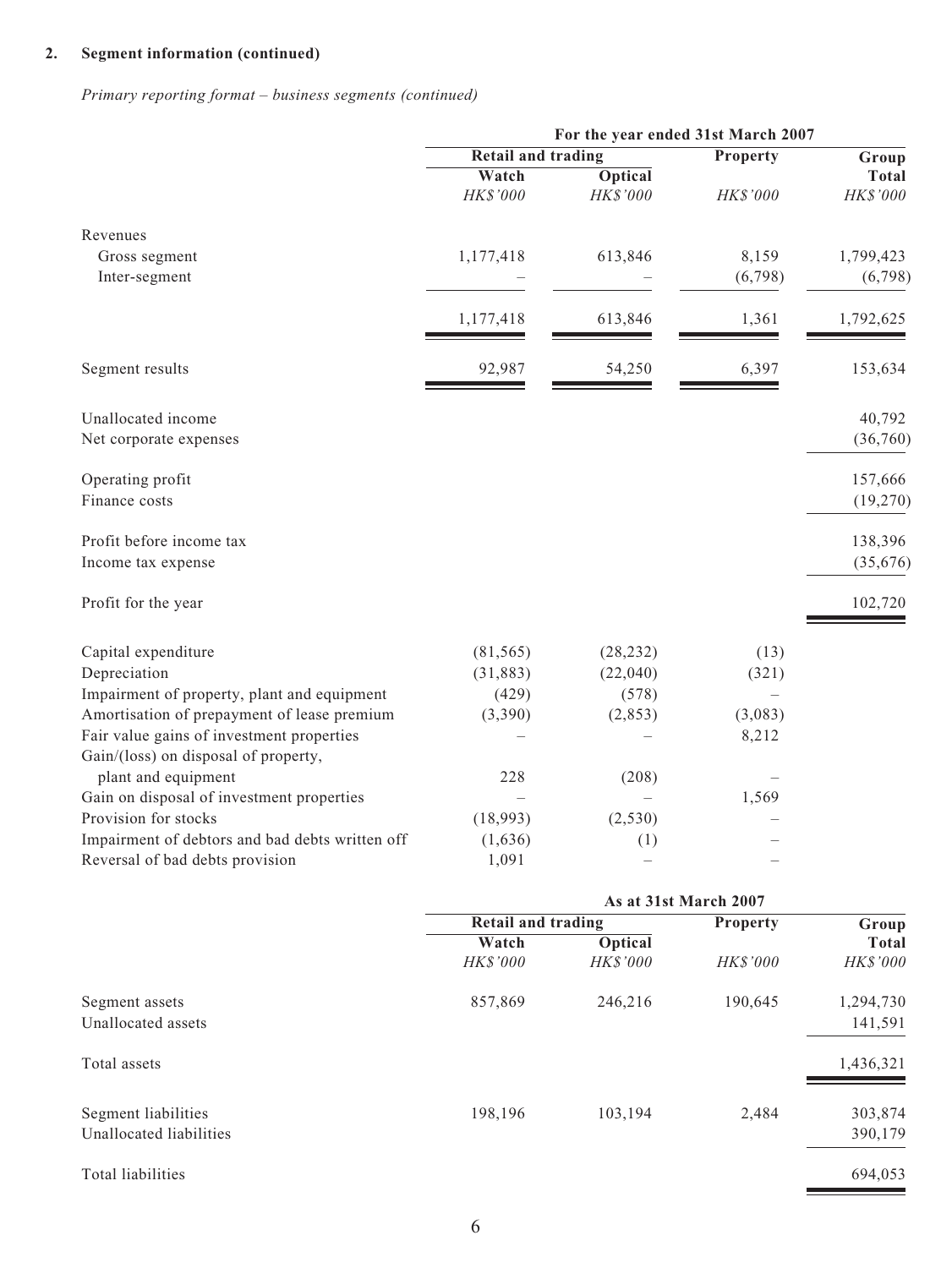## **2. Segment information (continued)**

*Secondary reporting format – geographical segments*

|                | As at and for the year ended 31st March 2008 |                                       |                                           |                                           |
|----------------|----------------------------------------------|---------------------------------------|-------------------------------------------|-------------------------------------------|
|                | <b>Revenues</b><br><b>HK\$'000</b>           | Segment<br>results<br><b>HK\$'000</b> | <b>Total</b><br>assets<br><b>HK\$'000</b> | Capital<br>expenditure<br><b>HK\$'000</b> |
| Hong Kong      | 1,165,783                                    | 99,493                                | 841,672                                   | 114,331                                   |
| Mainland China | 125,130                                      | (25, 247)                             | 197,513                                   | 10,575                                    |
| Rest of Asia   | 952,981                                      | 158,166                               | 742,660                                   | 57,421                                    |
| Europe         | 15,482                                       | (13,513)                              | 47,150                                    | 2,749                                     |
| North America  | 2,447                                        | 712                                   |                                           |                                           |
|                | 2,261,823                                    | 219,611                               | 1,828,995                                 | 185,076                                   |

|                | As at and for the year ended 31st March 2007 |                                       |                                           |                                           |
|----------------|----------------------------------------------|---------------------------------------|-------------------------------------------|-------------------------------------------|
|                | <b>Revenues</b><br><b>HK\$'000</b>           | Segment<br>results<br><b>HK\$'000</b> | <b>Total</b><br>assets<br><b>HK\$'000</b> | Capital<br>expenditure<br><b>HK\$'000</b> |
| Hong Kong      | 962,323                                      | 62,800                                | 666,554                                   | 32,099                                    |
| Mainland China | 82,337                                       | (21,087)                              | 95,091                                    | 7,229                                     |
| Rest of Asia   | 730,806                                      | 130,608                               | 625,045                                   | 66,366                                    |
| Europe         | 14,738                                       | (19, 491)                             | 49,631                                    | 4,606                                     |
| North America  | 2,421                                        | 804                                   |                                           |                                           |
|                | 1,792,625                                    | 153,634                               | 1,436,321                                 | 110,300                                   |

## **3. Revenues**

|                     | 2008      | 2007      |
|---------------------|-----------|-----------|
|                     | HK\$'000  | HK\$'000  |
| Turnover            |           |           |
| Sales of goods      | 2,261,571 | 1,791,264 |
| Gross rental income | 252       | 1,361     |
|                     | 2,261,823 | 1,792,625 |

## **4. Other gains**

|                                                                           | 2008            | 2007            |
|---------------------------------------------------------------------------|-----------------|-----------------|
|                                                                           | <i>HK\$'000</i> | <b>HK\$'000</b> |
| Gain on disposal of financial assets at fair value through profit or loss |                 | 29,250          |
| Gain on disposal of property, plant and equipment, net                    | 1,164           | 396             |
| Gain on disposal of investment properties                                 |                 | 1,569           |
| Fair value gains of investment properties                                 | 800             | 8.212           |
| Exchange gain, net                                                        | 40,764          | 39,718          |
|                                                                           | 42,728          | 79.145          |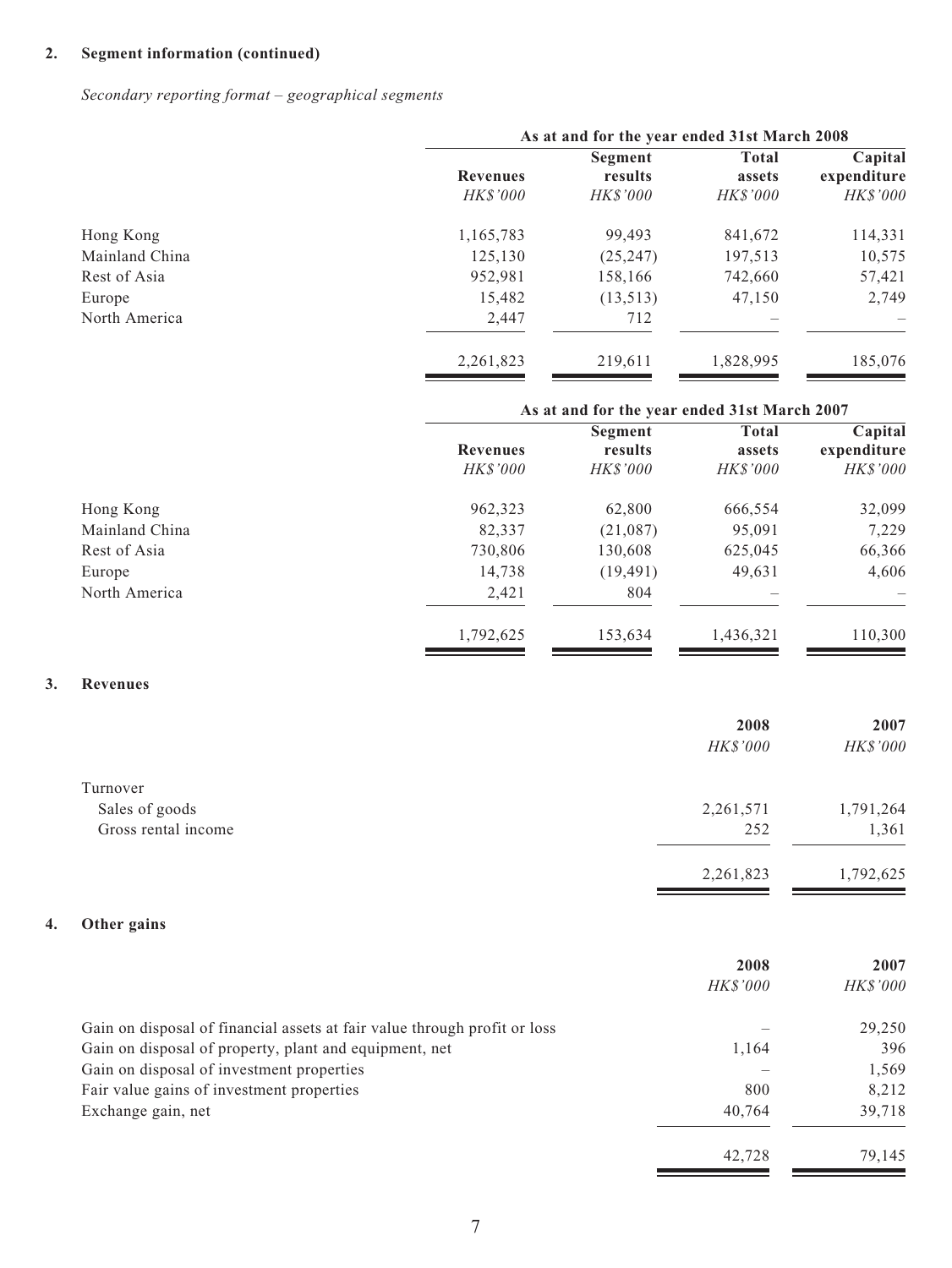#### **5. Other income**

|                                  | 2008            | 2007     |
|----------------------------------|-----------------|----------|
|                                  | <i>HK\$'000</i> | HK\$'000 |
| Building management fee income   | 4,030           | 5,061    |
| Dividend income from investments | 2,783           | 2,928    |
| Interest income                  | 1,523           | 2,611    |
| Sundries                         | 12,134          | 12,597   |
|                                  | 20,470          | 23,197   |
|                                  |                 |          |

## **6. Expenses by nature**

|                                                                           | 2008      | 2007      |
|---------------------------------------------------------------------------|-----------|-----------|
|                                                                           | HK\$'000  | HK\$'000  |
| Cost of stocks sold and raw materials consumed                            | 869,692   | 706,343   |
| Amortisation of prepayment of lease premium                               | 9,741     | 9,326     |
| Depreciation of property, plant and equipment                             |           |           |
| $-$ Owned                                                                 | 74,133    | 54,826    |
| – Leased                                                                  | 710       | 533       |
| Impairment of property, plant and equipment                               |           | 1,007     |
| Auditor's remuneration                                                    | 5,913     | 4,719     |
| Operating leases                                                          |           |           |
| $-$ Buildings                                                             | 333,930   | 261,810   |
| $-$ Equipment                                                             | 18        | 26        |
| Provision for stocks                                                      | 14,081    | 21,523    |
| Impairment of debtors and bad debts written off                           | 2,344     | 1,637     |
| Reversal of bad debts provision                                           | (17,680)  | (1,091)   |
| Donations                                                                 | 344       | 102       |
| Employee benefit expenses                                                 | 398,402   | 315,647   |
| Others                                                                    | 448,103   | 360,893   |
| Total cost of sales, selling expense, general and administrative expenses |           |           |
| and other operating expenses                                              | 2,139,731 | 1,737,301 |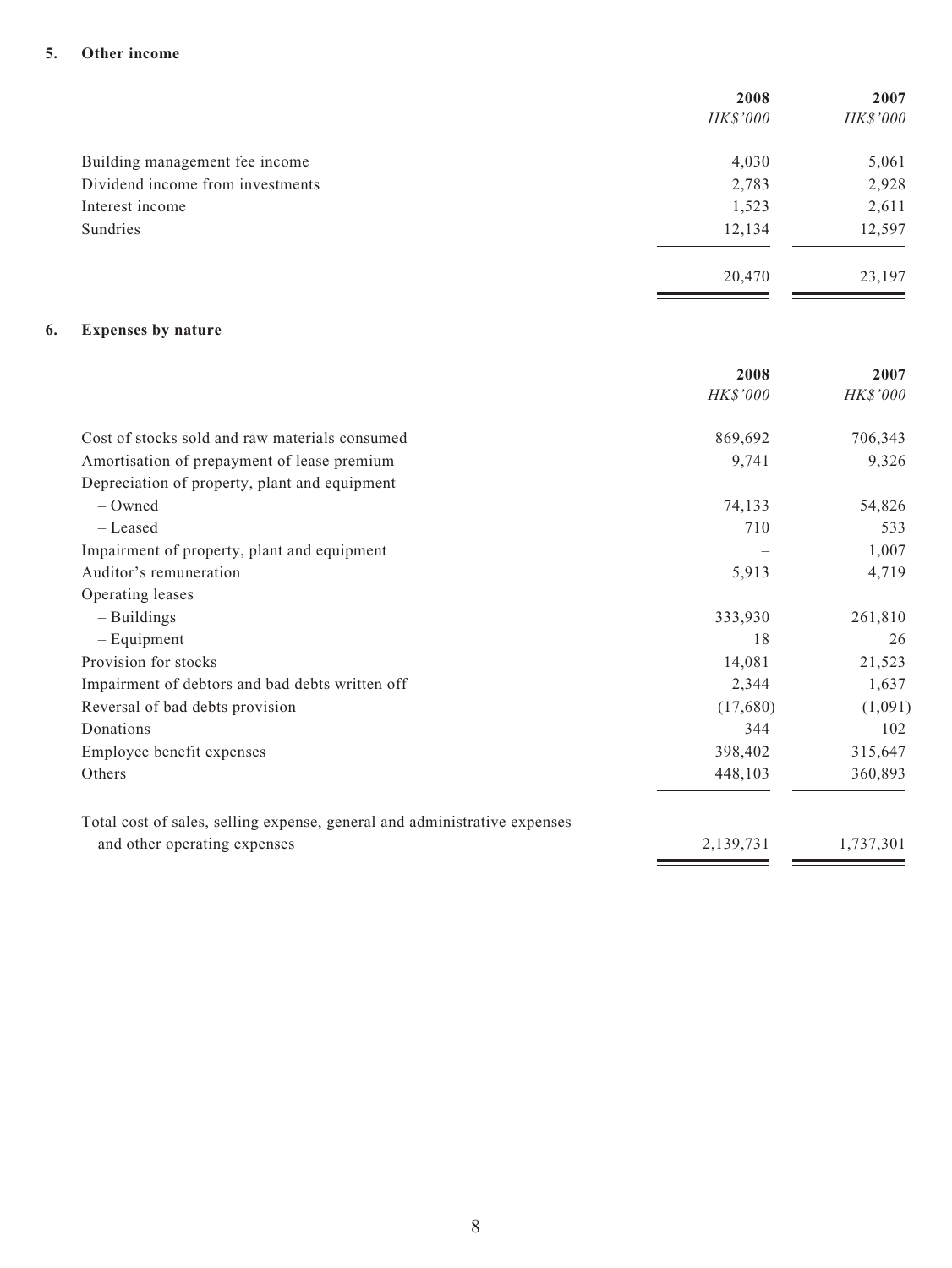#### **7. Income tax expense**

Hong Kong profits tax has been provided at the rate of 17.5% on the estimated assessable profits for the year ended 31st March 2008 (2007: 17.5%) less relief for available tax losses. Taxation on overseas profits has been calculated on the estimated assessable profits for the year at the rates of taxation prevailing in the territories in which the Group operates.

The amount of income tax charged to the consolidated income statement represents:

| HK\$'000<br>17,101<br>37,926<br>(2,140) | HK\$'000<br>12,916<br>27,160<br>(4,783) |
|-----------------------------------------|-----------------------------------------|
|                                         |                                         |
|                                         |                                         |
|                                         |                                         |
|                                         |                                         |
|                                         |                                         |
| 52,887                                  | 35,293                                  |
| (14,938)                                | 383                                     |
| 37,949                                  | 35,676                                  |
|                                         |                                         |
| 2008                                    | 2007                                    |
|                                         | HK\$'000                                |
| 11,416                                  | 10,465                                  |
| 28,540                                  | 27,589                                  |
|                                         | HK\$'000                                |

#### **9. Earnings per share**

#### *Basic*

**8. Dividends**

Basic earnings per share is calculated by dividing the profit attributable to equity holders of the Company by the weighted average number of ordinary shares in issue during the year.

39,956 38,054

|                                                                 | 2008    | 2007    |
|-----------------------------------------------------------------|---------|---------|
| Weighted average number of ordinary shares in issue (thousands) | 951,340 | 951,340 |
| Profit attributable to equity holders of the Company (HK\$'000) | 128,705 | 101,842 |
| Basic earnings per share (HK cents)                             | 13.53   | 10.71   |

#### *Dilutive*

There were no dilutive potential ordinary shares in existence during the years ended 31st March 2007 and 2008.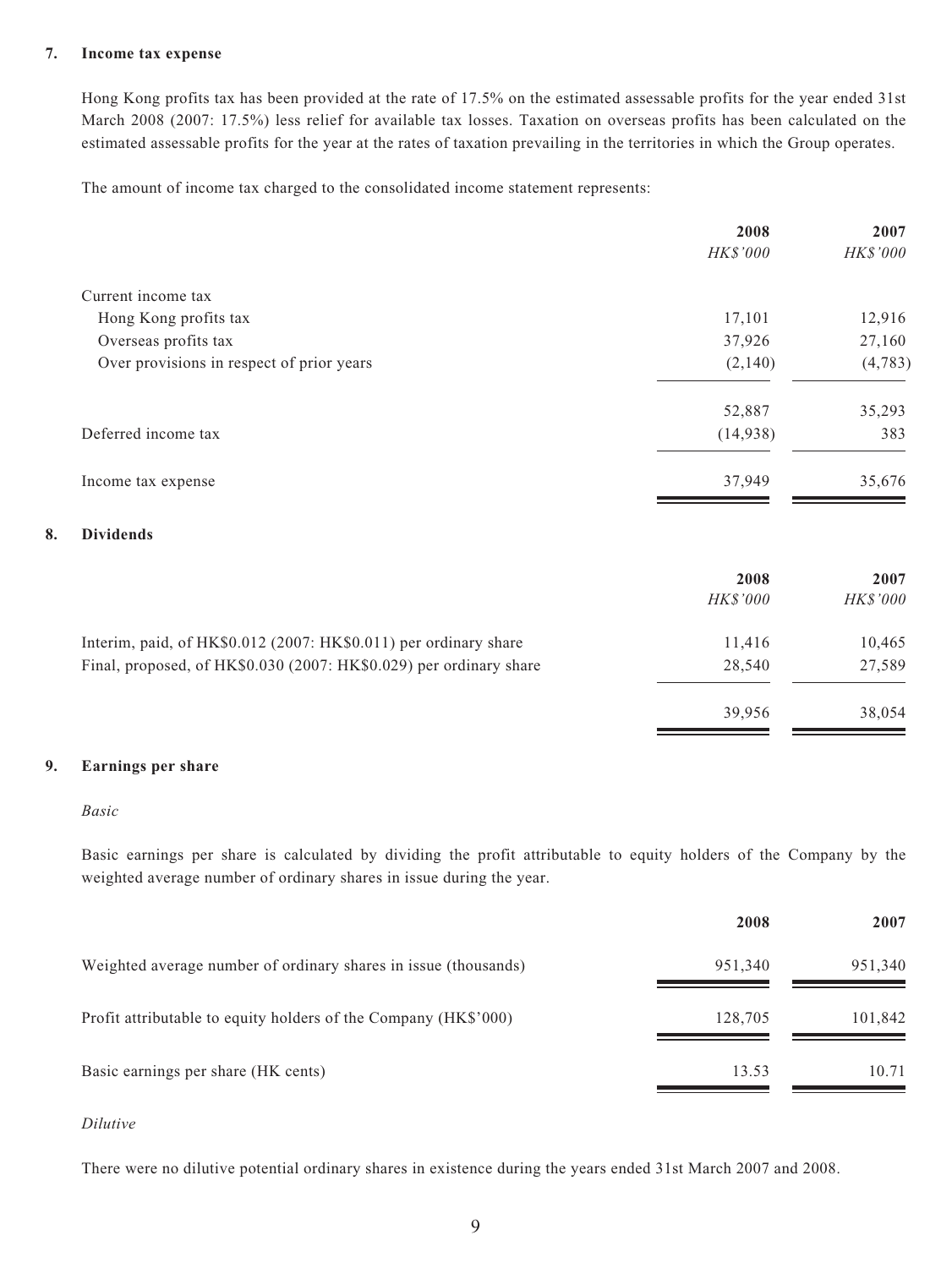#### **10. Debtors and prepayments**

| 2008     | 2007     |
|----------|----------|
| HK\$'000 | HK\$'000 |
|          |          |
| 58,482   | 54,492   |
| 140,161  | 66,703   |
| 198,643  | 121,195  |
| 207,604  | 255,412  |
| 406,247  | 376,607  |
|          |          |

#### *Note:*

The Group allows an average credit period of 60 days from the invoice date to its trade debtors.

#### **11. Creditors and accruals**

|                              | 2008     | 2007     |
|------------------------------|----------|----------|
|                              | HK\$'000 | HK\$'000 |
| Trade creditors              |          |          |
| Below 60 days                | 121,880  | 128,382  |
| Over 60 days                 | 170,665  | 46,797   |
|                              | 292,545  | 175,179  |
| Other creditors and accruals | 184,122  | 146,016  |
|                              | 476,667  | 321,195  |

#### **12. Commitments**

#### **(a) Capital commitments for property, plant and equipment:**

|                                   | 2008            | 2007     |
|-----------------------------------|-----------------|----------|
|                                   | <b>HK\$'000</b> | HK\$'000 |
| Contracted but not provided for   | 907             | 1,382    |
| Authorised but not contracted for | 612             |          |
|                                   | 1,519           | 1,382    |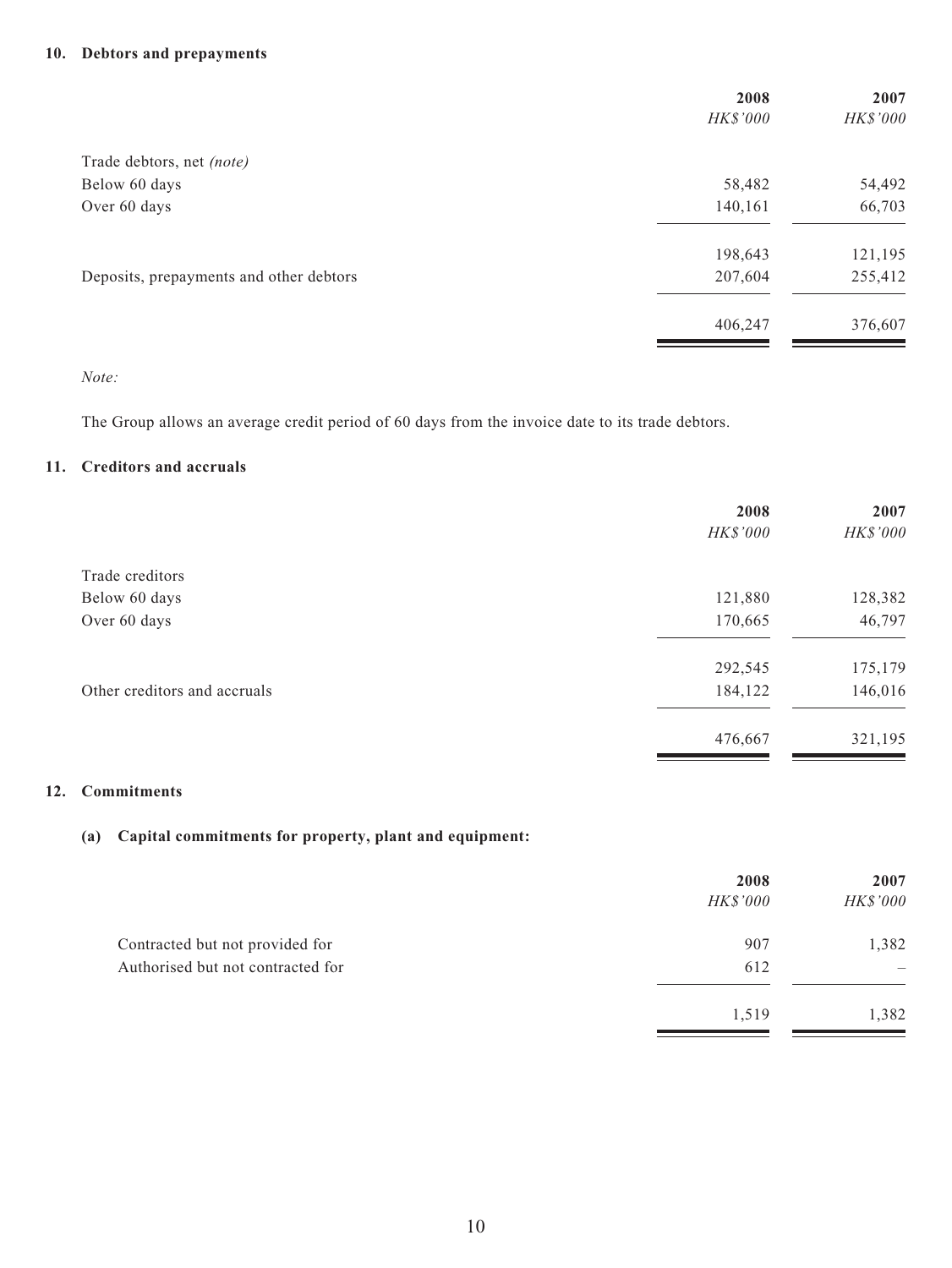#### **12. Commitments (continued)**

#### **(b) Commitments under operating leases (where the Group is the lessee)**

The Group had future aggregate minimum lease payments under non-cancellable operating leases as follows:

|                                                   | 2008<br><b>HK\$'000</b> | 2007<br>HK\$'000 |
|---------------------------------------------------|-------------------------|------------------|
| <b>Buildings</b>                                  |                         |                  |
| Not later than one year                           | 358,335                 | 290,951          |
| Later than one year but not later than five years | 401,800                 | 268,782          |
| Later than five years                             | 46,285                  | 12,174           |
|                                                   | 806,420                 | 571,907          |

#### **(c) Operating lease arrangements (where the Group is the lessor)**

The Group had future aggregate minimum lease receivables under non-cancellable operating leases as follows:

|                         | 2008            | 2007            |
|-------------------------|-----------------|-----------------|
|                         | <b>HK\$'000</b> | <b>HK\$'000</b> |
| <b>Buildings</b>        |                 |                 |
| Not later than one year | 57              | 195             |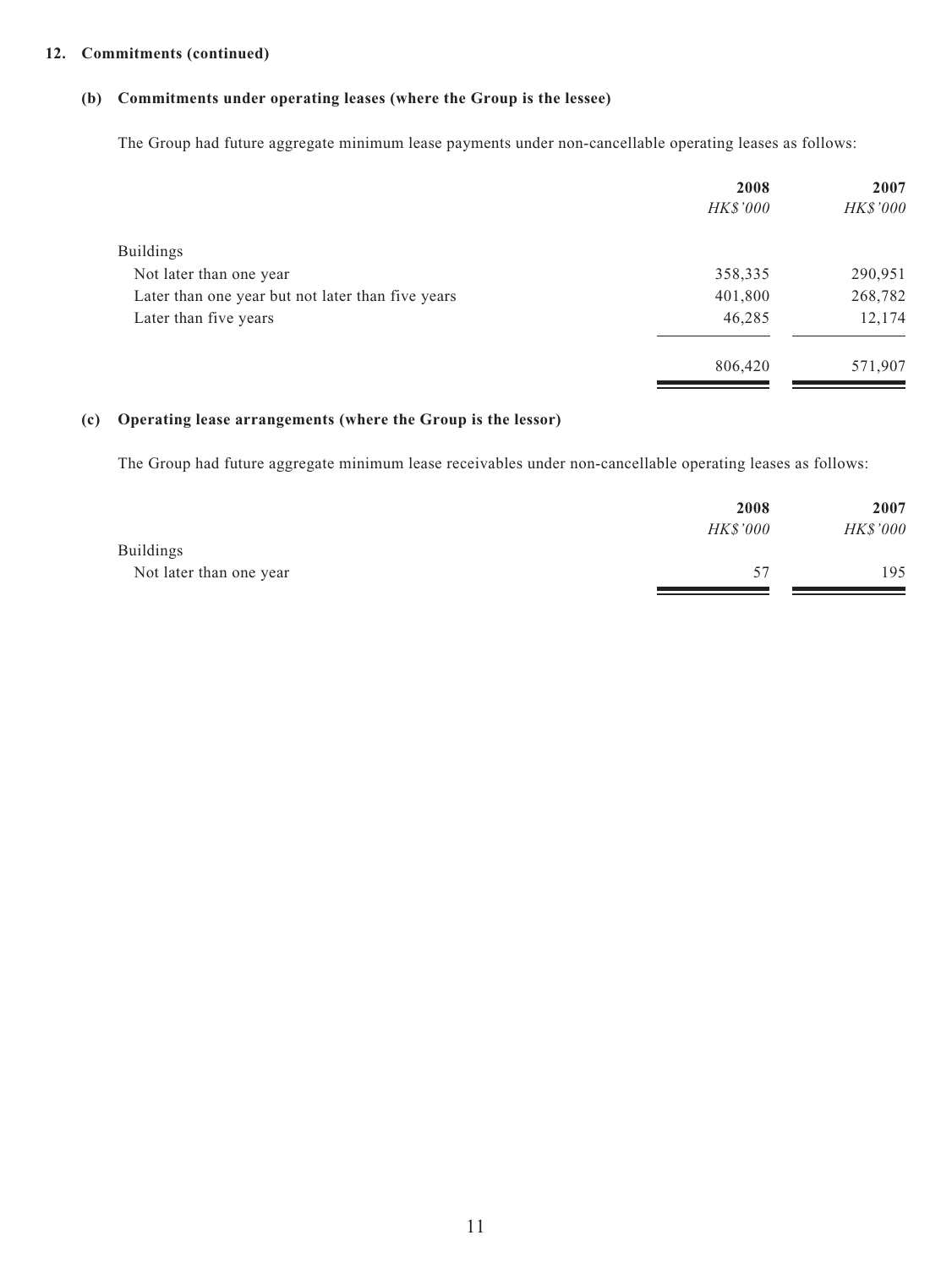## **MANAGEMENT DISCUSSION AND ANALYSIS**

The Group is pleased to announce a profit attributable to shareholders after tax and minority interests of HK\$129 million for the financial year ended 31st March 2008 compared to HK\$102 million during the same period last year, a year on year increase of 26%. Turnover was HK\$2,262 million up by 26% compared to last year. This set of results is derived almost entirely from our core watch and optical businesses.

The Directors recommend the payment of a final dividend of HK\$0.030 (06/07: HK\$0.029) per share and with an interim dividend of HK\$0.012 (06/07:HK\$0.011) per share, the total dividend payment for the financial year ended 31st March 2008 is HK\$0.042 per share (06/07: HK\$0.040).

## **WATCH RETAIL BUSINESS**

Generally, the Group's watch retail business, comprising of "CITY CHAIN" and concept stores like "moments", "CITHARA" and "C<sup>2</sup>", continued to post satisfactory results. Turnover and EBIT were up by 30% and 32% respectively with turnover for the full year exceeding HK\$1,100 million and EBIT at HK\$91 million.

During the year, we have introduced new concepts and fresh shopping experiences to our customers. We have begun the process of reengineering the "look and feel" of our "CITY CHAIN" stores. To enlarge our customer base, we have also opened several concept stores to target certain customer profiles. Response so far has been satisfactory.

As a result, our Hong Kong and Macau operations recorded turnover growth of 28% and an EBIT of HK\$30 million up 14%.

Operations in Singapore, Malaysia and Thailand reported strong earnings and double digit turnover growth. Overall turnover grew by 30%. Singapore returned a strong performance with EBIT at HK\$21 million, an increase of 63%. After several years of rapid shop expansion, EBIT contribution from our Malaysian operations is now more significant and this year an EBIT of HK\$ 28 million was recorded, a marked increase of 104%. Despite the political uncertainties, Thailand continued to contribute posting an EBIT of HK\$28 million albeit smaller than last year.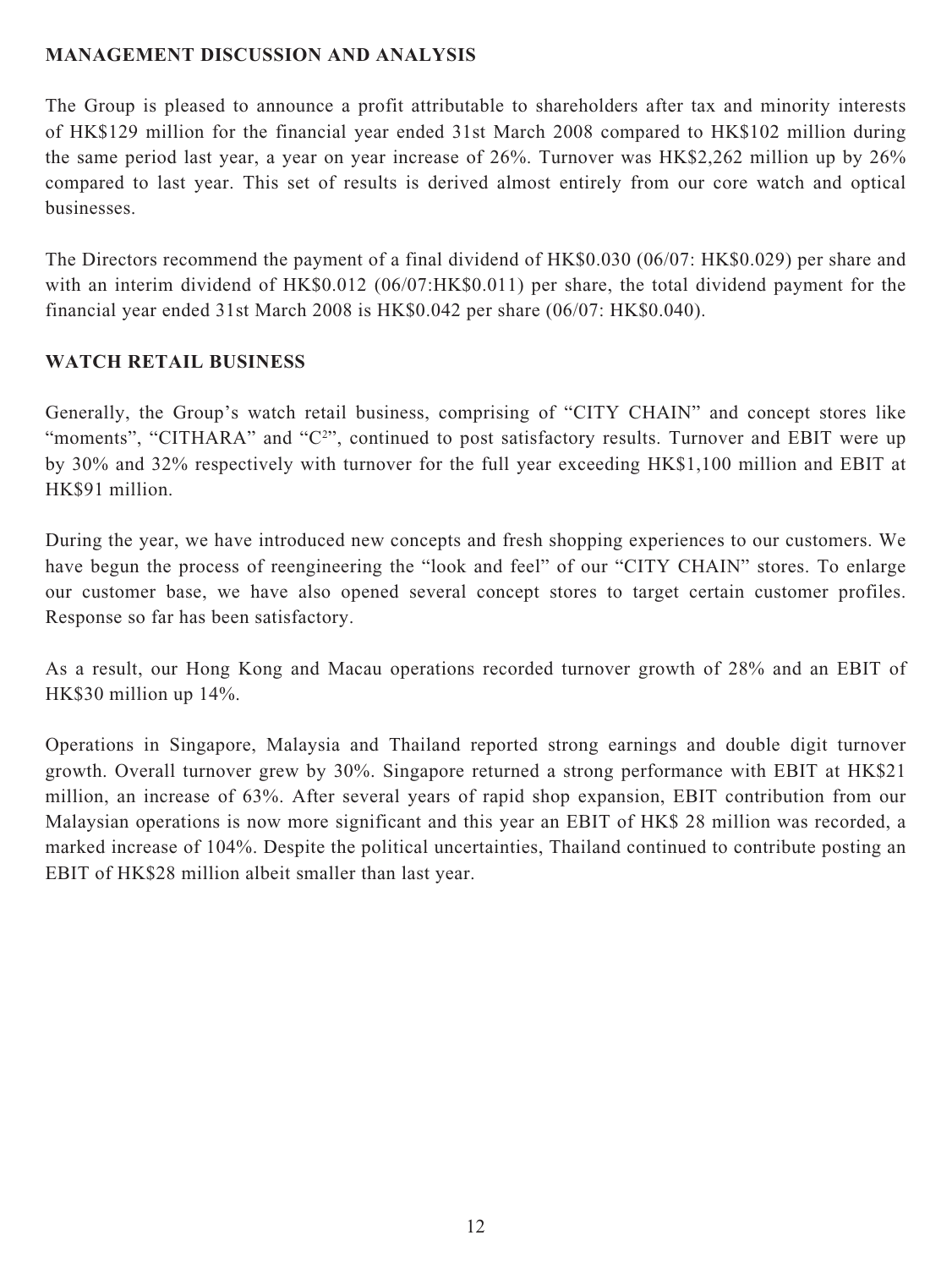Compared to the same period last year, the loss reported by our Mainland operations narrowed slightly to HK\$15 million (for the first six months, a loss of HK\$12 million was reported) and turnover grew by 48%. Our Mainland watch business is now strategically operated from offices located in Beijing, Shanghai and Guangzhou. With the strengthening of certain key positions within these operations, we remain on track to reap the future benefits from our expansion plans.



## **OPTICAL RETAIL BUSINESS**

Our optical retailing business comprising "OPTICAL 88", "INSIGHT", "IZE" and "EYE-Q" posted an EBIT of HK\$57 million an increase of 5% over the same period last year.

More stores were opened during the year but due to the professional nature of the optical business, (more time is required to train staff and to build strong customer relationships) new stores have not begun to contribute as significantly to turnover growth and coupled with store set up costs, EBIT grew at a more moderate pace. However, after the first few months, as turnover increases and gains momentum, these new stores will contribute more significantly to overall performance.

Overall, turnover increased by 24%. All countries reported double digit turnover growth with our Malaysian and Mainland China operations recording growth of nearly 60% and 70% respectively.

Competition in the Hong Kong and Macau markets remained strong but both these markets still managed to return a strong EBIT of HK\$49 million, a year on year increase of 21%. Our operations in Thailand reported stable results despite the political uncertainties during the year posting an EBIT of HK\$13 million close to that of the previous year. Our Malaysian operations reported an EBIT of HK\$3 million, up 16%, an encouraging performance for a business that is in its early stages of development and that nearly doubled store numbers during the year. Singapore posted turnover growth of 32% and a small EBIT was reported as market competition and initial set up costs from our new concept stores, introduced to capture market share, impacted.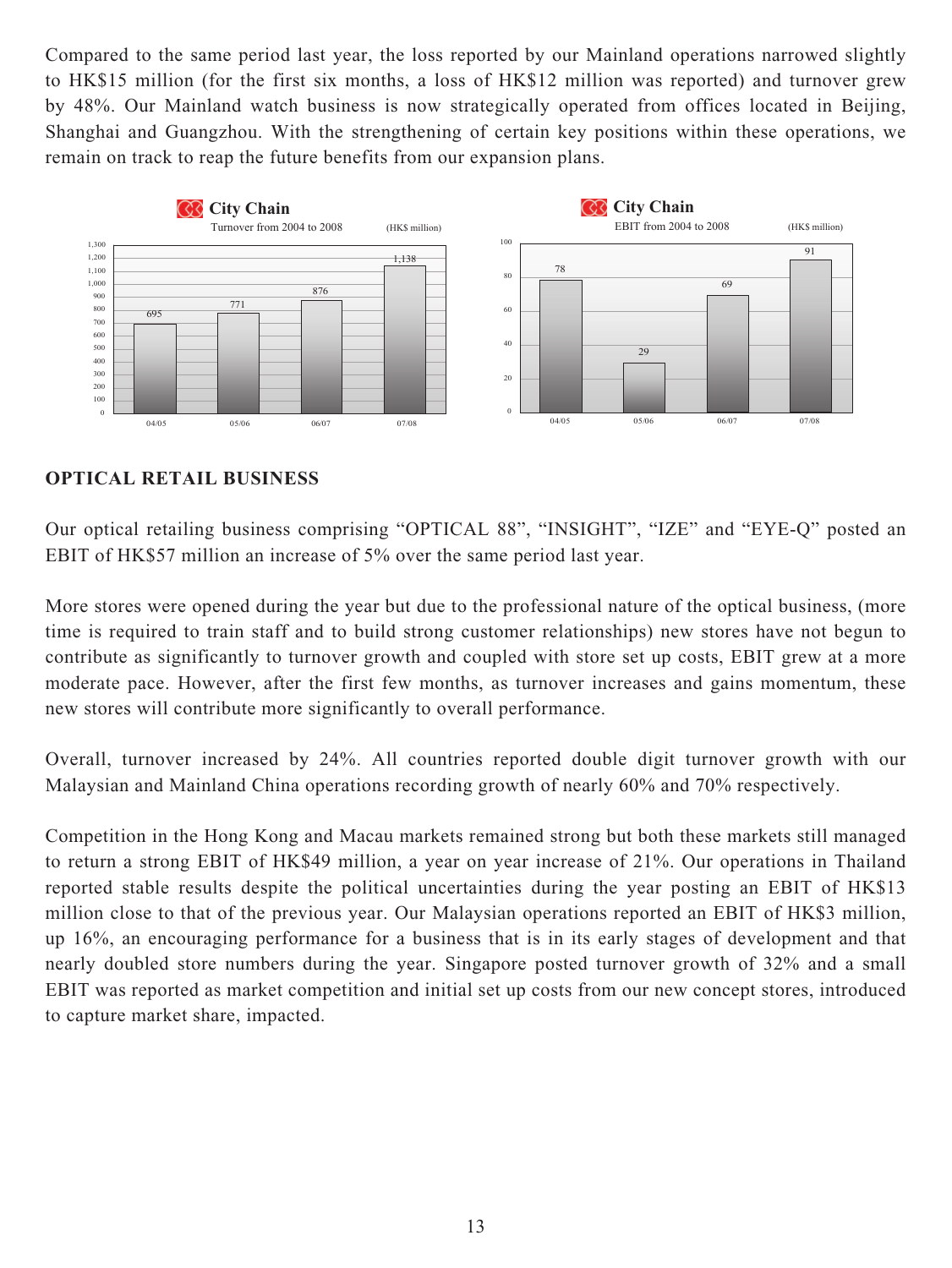Turnover growth at our Mainland operations for the year was robust standing at around 70%. If momentum is sustained, performance will continue to improve and this business will become a contributor over the longer term. During the year, these operations posted a loss of HK\$10 million, twice the loss of last year.



## **WATCH EXPORT ASSEMBLY AND WHOLESALE TRADING**

Our watch export, assembly and wholesale trading operations reported an EBIT of HK\$55 million compared to HK\$24 million last year. Turnover increased by 20%.

Thong Sia Division, Stelux' wholesale arm operating in Hong Kong, Singapore, Malaysia and Taiwan, continued to contribute to the Group's business returning increases in EBIT and turnover of 52% and 21% respectively compared to the previous year. Our Taiwan operations, reversed its loss position from the previous year and recorded a small EBIT.

Turnover at our watch export arm picked up considerably during the second half of the year reversing the negative trend in the first half of the year. An increase in turnover of 30% was recorded for the full year. Performance improved compared to last year with the loss narrowing by HK\$2 million to HK\$4 million.

Our watch assembly unit, which produces for the Group reported a healthy increase in EBIT due to a higher turnover from the Group's watch business.

A loss of HK\$18 million arising from Universal Geneve SA, our Swiss subsidiary was maintained at the same level as last year. Delivery problems with the "MICROTOR" movement contributed to the loss. However, the response to new models exhibited at this year's Basel World has been encouraging.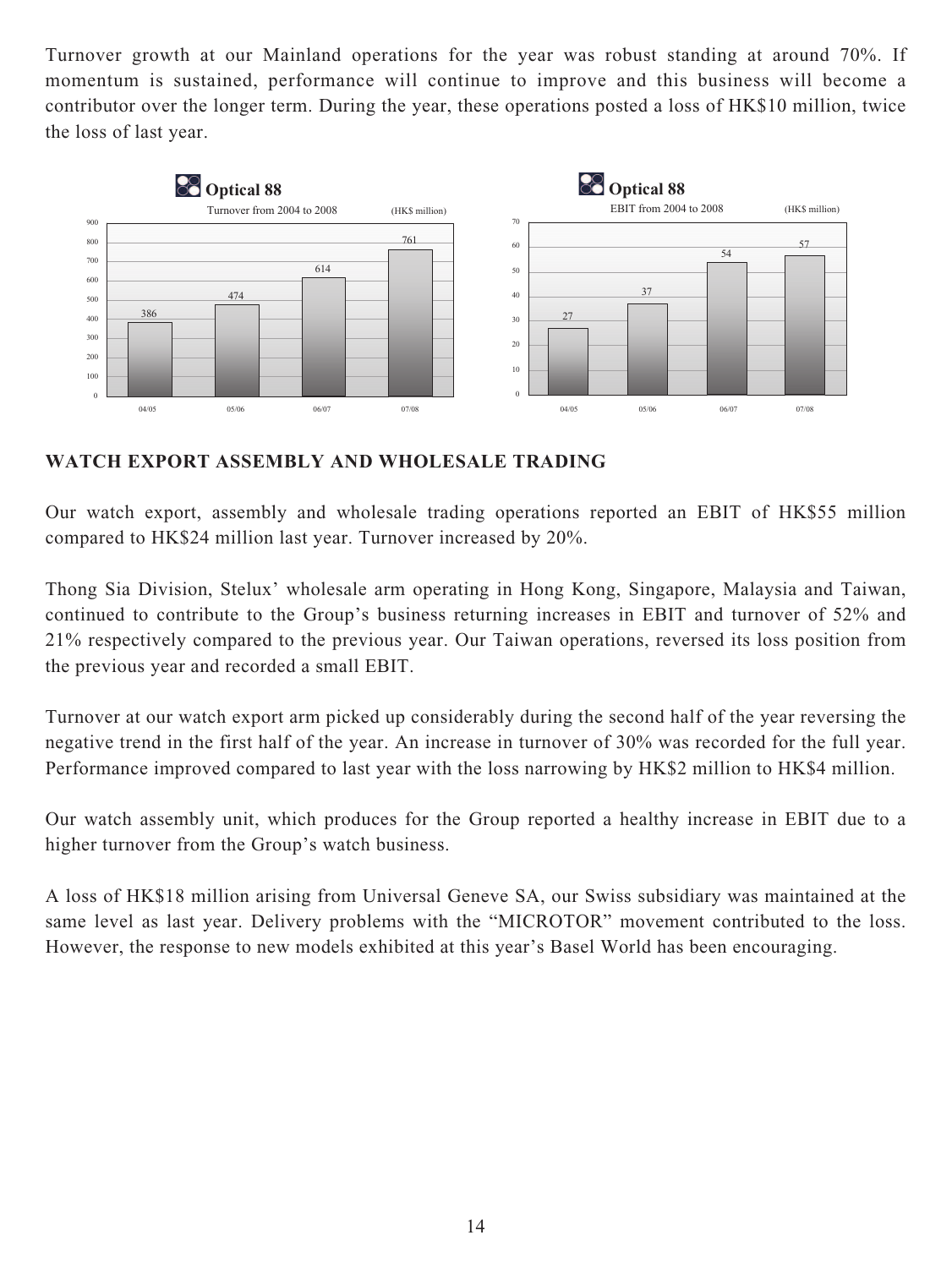## **OUTLOOK**

It has generally been a successful year for the Group and the momentum built up should likely continue, and, in the first three months of the new financial year, this has been maintained in almost all of our business units. However, with inflation prevalent in many of the regions where we operate conditions will be challenging and business sentiment may turn for the worse. We shall continue with expansion plans, in particular in Mainland China, where expansion has been more aggressive, and shall continue to take a prudent approach to managing and growing the Group's businesses.

## **FINANCE**

The Group's gearing ratio at balance sheet date was 36% (2007: 31%), which was calculated based on the Group's net debt of HK\$304 million (2007: HK\$232 million) and shareholders' funds of HK\$843 million (2007: HK\$738 million). The Group's net debt was calculated based on the Group's borrowings of HK\$470 million (2007: HK\$337 million) less the Group's bank balances and cash of HK\$166 million (2007: HK\$105 million). Of the Group's borrowings at balance sheet date, HK\$325 million (2007: HK\$265 million) were repayable within 12 months.

Of the Group's borrowings, 2% (2007: 3%) were denominated in foreign currencies. The Group's borrowings denominated in Hong Kong Dollars were on a floating rate basis at either bank prime lending rates or short term inter-bank offer rates.

The Group does not engage in speculative derivative trading.

The Group enters into forward foreign exchange contracts when it is deemed appropriate as hedges against its foreign currency exposures. The forward foreign exchange contracts are used to settle trade creditors and operating expenses. The hedging activities are regularly reviewed by the Group.

As at 31st March 2008, the Group does not have any significant contingent liabilities.

## **CAPITAL STRUCTURE OF THE GROUP**

There was no change in the capital structure of the Group during the year.

# **CHANGES IN THE COMPOSITION OF THE GROUP DURING THE YEAR**

There was no change in the composition of the Group during the year.

# **NUMBER AND REMUNERATION OF EMPLOYEES, REMUNERATION POLICIES, BONUS AND TRAINING SCHEMES**

The Group's remuneration policies are reviewed on a regular basis and remuneration packages are in line with market practices in the relevant countries where the Group operates. As of 31st March 2008, the Group had 3,068 (2007: 2,694) employees.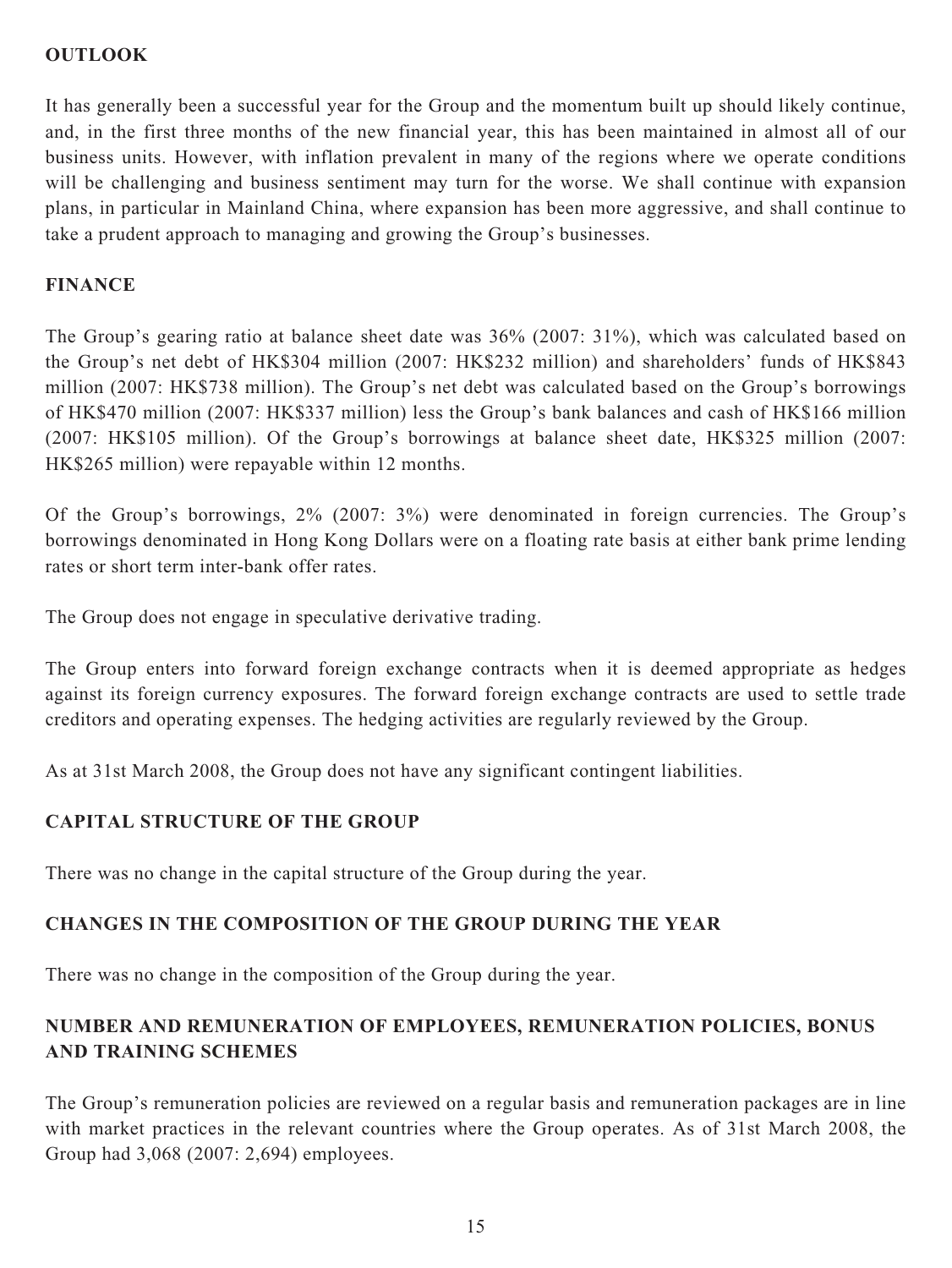## **DETAILS OF THE CHARGES ON GROUP ASSETS**

As at 31st March 2008, certain of the Group's freehold land and buildings amounting to HK\$59 million (2007: HK\$55 million) and leasehold land amounting to HK\$156 million (2007: HK\$100 million) were pledged to secure banking facilities granted to the Group.

## **CLOSURE OF REGISTER OF MEMBERS**

The Register of Members of the Company will be closed from 1st September 2008 (Monday) to 8th September 2008 (Monday) both days inclusive, during which period no transfer of shares will be effected. To determine entitlement to attend and vote at the forthcoming Annual General Meeting to be held on 8th September 2008 and in order to qualify for the entitlement to the final dividend, all transfers accompanied by the relevant share certificates must be lodged with the Company's Hong Kong Registrar, Computershare Hong Kong Investor Services Limited, 1712-1716, 17th Floor, Hopewell Centre, 183 Queen's Road East, Wanchai, Hong Kong for registration no later than 4:00 p.m. on 29th August 2008 (Friday). The final dividend will be paid on or about 2nd October 2008 (Thursday).

## **PURCHASE, SALE OR REDEMPTION OF LISTED SECURITIES**

The Company has not redeemed any of its shares during the period. Neither the Company nor any of its subsidiaries has purchased or sold any of the Company's shares during the year.

## **CORPORATE GOVERNANCE**

During the year ended 31st March 2008, the Company has complied with the code provisions of the Code on Corporate Governance Practices (the "Code Provisions") as set out in Appendix 14 of the Listing Rules, except for the following deviations:

## **Code Provision A.4.2**

Under Code Provision A.4.2, every director, including those appointed for a specific term, should be subject to retirement by rotation at least once every three years. Not all Directors of the Company retire strictly under Code Provision A.4.2 but in accordance with the Company's Bye-Laws. Bye-Laws 110(A) stipulates that one-third of the Directors of the Company who have been longest serving in office since their last election, except the Chairman, Vice-Chairman or Chief Executive Officer, shall retire from office by rotation at each annual general meeting.

## **Code Provision B.1.3**

This Code Provision deals with the terms of reference of the remuneration committee. The Company has adopted the terms of reference under Code Provision B.1.3 except that the terms of reference do not include reviewing and determining the remuneration packages of senior management. The Company believes that the remuneration packages of senior management should be the responsibility of the executive directors as they are in a better position to appraise the performance of senior management.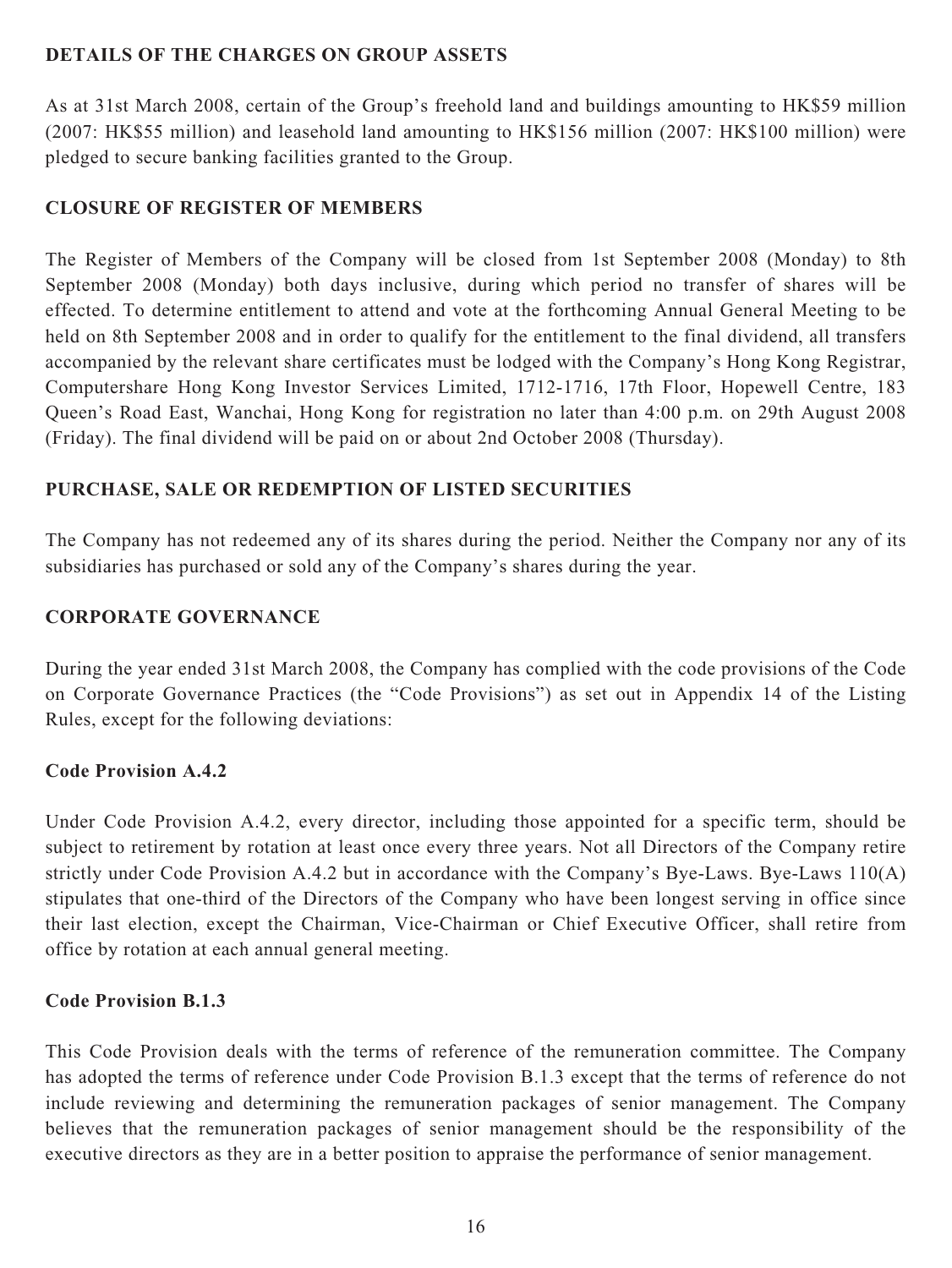## **Code Provision E.1.2**

Under the first part of Code Provision E.1.2, the Chairman of the Board should attend annual general meetings. The Chairman of the Board did not attend the annual general meeting of the Company held on 6th September 2007 as he was not in Hong Kong.

## **Audit Committee**

The Audit Committee comprises three independent non-executive directors, namely Mr. Wu Chun Sang (Chairman of the Audit Committee), Prof. Lawrence Wu Chi Man and Dr. Agnes Kwong Yi Hang. The principal responsibilities of the Audit Committee include the review and supervision of the Group's financial reporting process and internal controls. The Committee held meetings on 14th July 2007, 14th December 2007 and 15th July 2008 to discuss matters, including, the review of accounting principles and practices adopted by the Group and other financial reporting matters; to ensure the completeness, accuracy and fairness of the financial statements of the Company; to discuss the effectiveness of the systems of internal control throughout the Group; to review all significant business affairs managed by the executive Directors in particular on connected transactions and to review the Group's results for the year ended 31st March 2007 and 2008 before they were presented to the Board of Directors for approval.

## **Remuneration Committee**

The Remuneration Committee comprises Prof. Lawrence Wu Chi Man (Chairman of the Remuneration Committee), Mr. Wu Chun Sang, Dr. Agnes Kwong Yi Hang (all independent non-executive directors) and Mr. Joseph C.C. Wong (Vice Chairman and CEO of the Company). The Committee held two meetings on 23rd July 2007 and 14th March 2008 to determine the remuneration packages of certain executive directors, annual bonus entitlement and an annual salary review of the Group's executive directors.